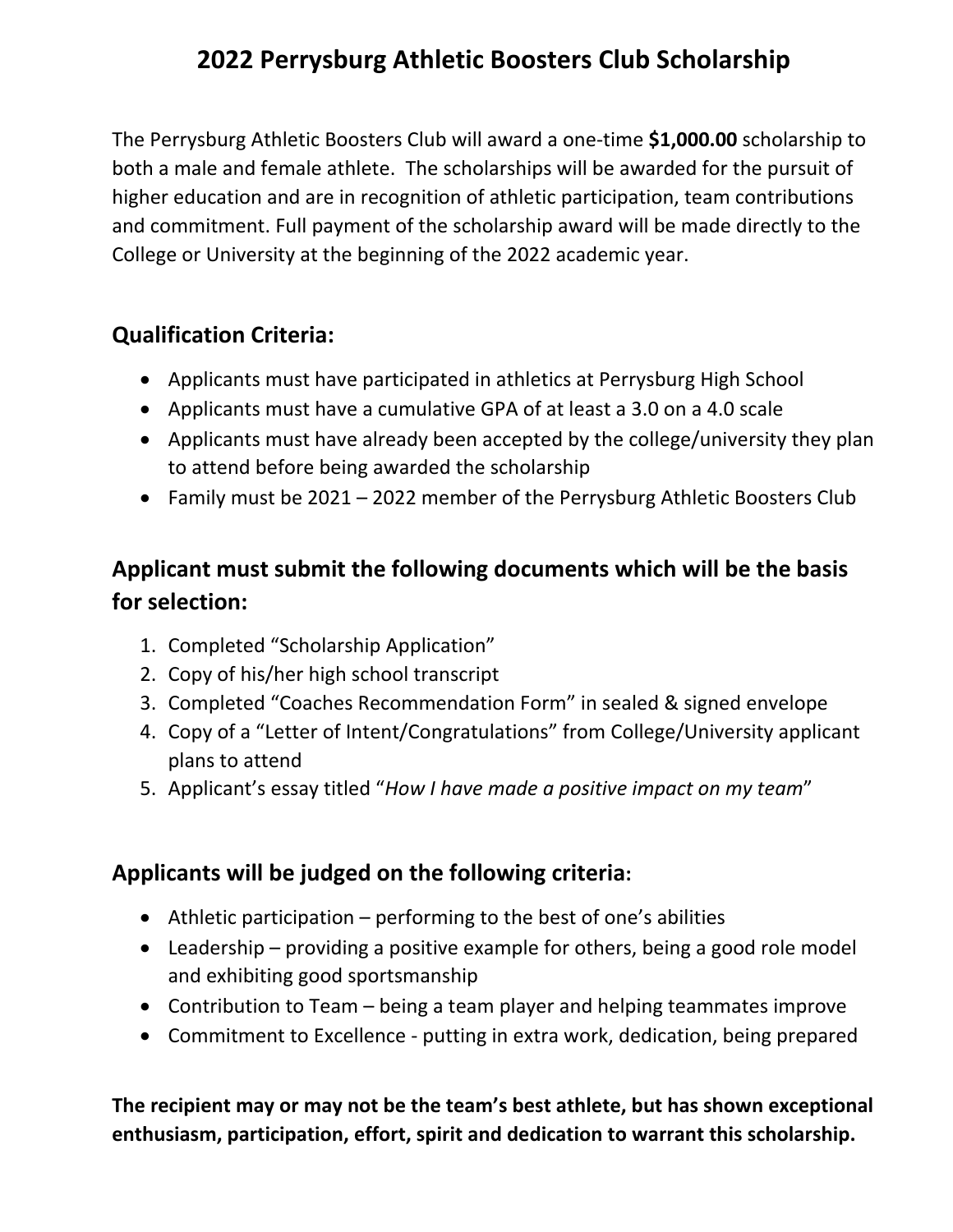# **Perrysburg Athletic Boosters Club**

2022 Scholarship Application

Please answer (Print) all questions within the space provided or attach a Resume/Activity Sheet.

| Male: Female: ____                                                      |  |
|-------------------------------------------------------------------------|--|
|                                                                         |  |
|                                                                         |  |
|                                                                         |  |
| Zip: _________________ Applicant's Date of Birth: _________________     |  |
| PHS GPA: ______________                                                 |  |
|                                                                         |  |
| College/University planning to attend:                                  |  |
| Have you been awarded any other scholarships or financial aid? YES / NO |  |
|                                                                         |  |
|                                                                         |  |
|                                                                         |  |
| Community activities (can include travel and REC sports):               |  |
|                                                                         |  |
|                                                                         |  |
|                                                                         |  |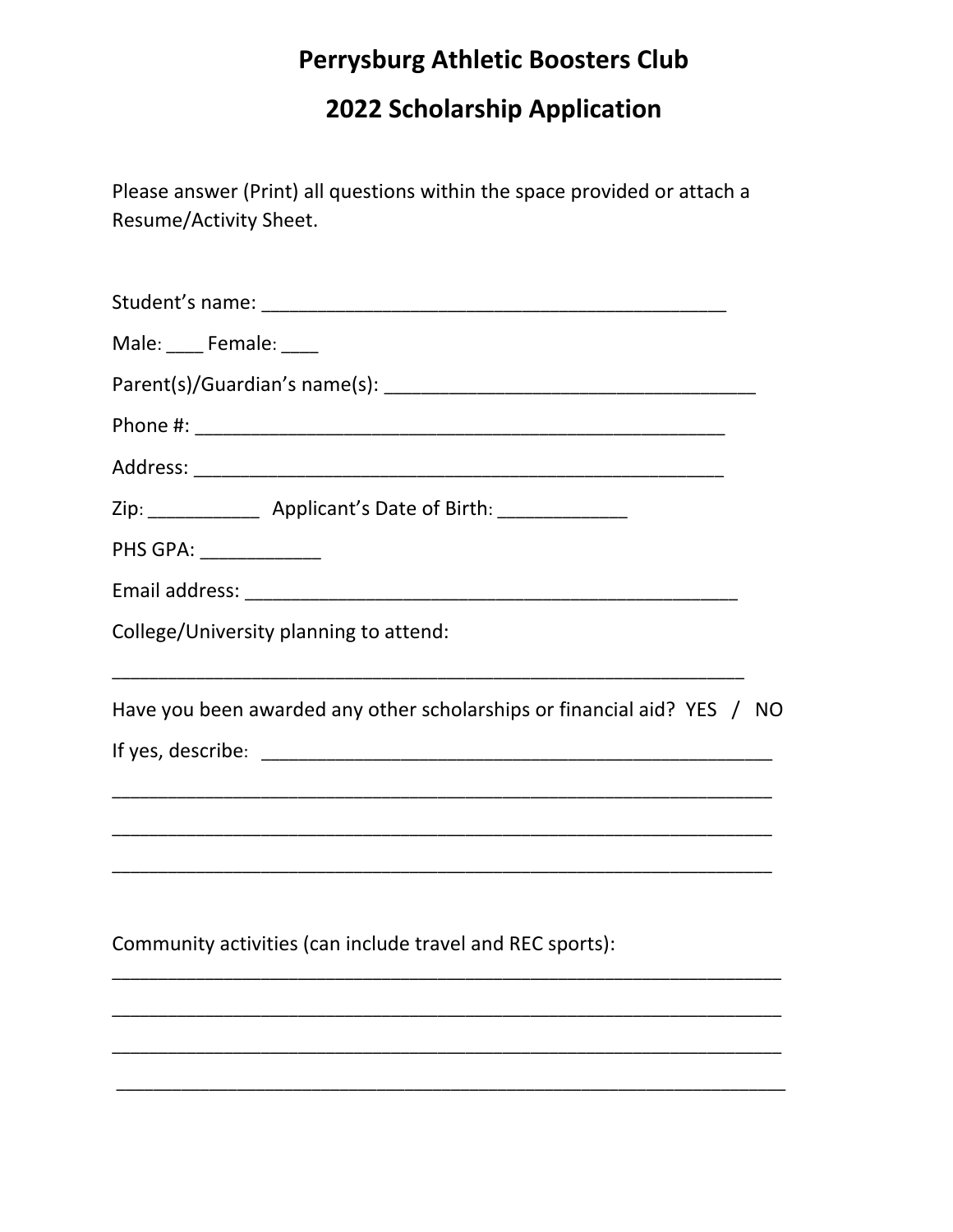Extra-Curricular Activities other than athletics:

Freshman, JV, and/or Varsity Athletic participation while attending high school:

Leadership positions held in Sports, and Extra -Curricular activities: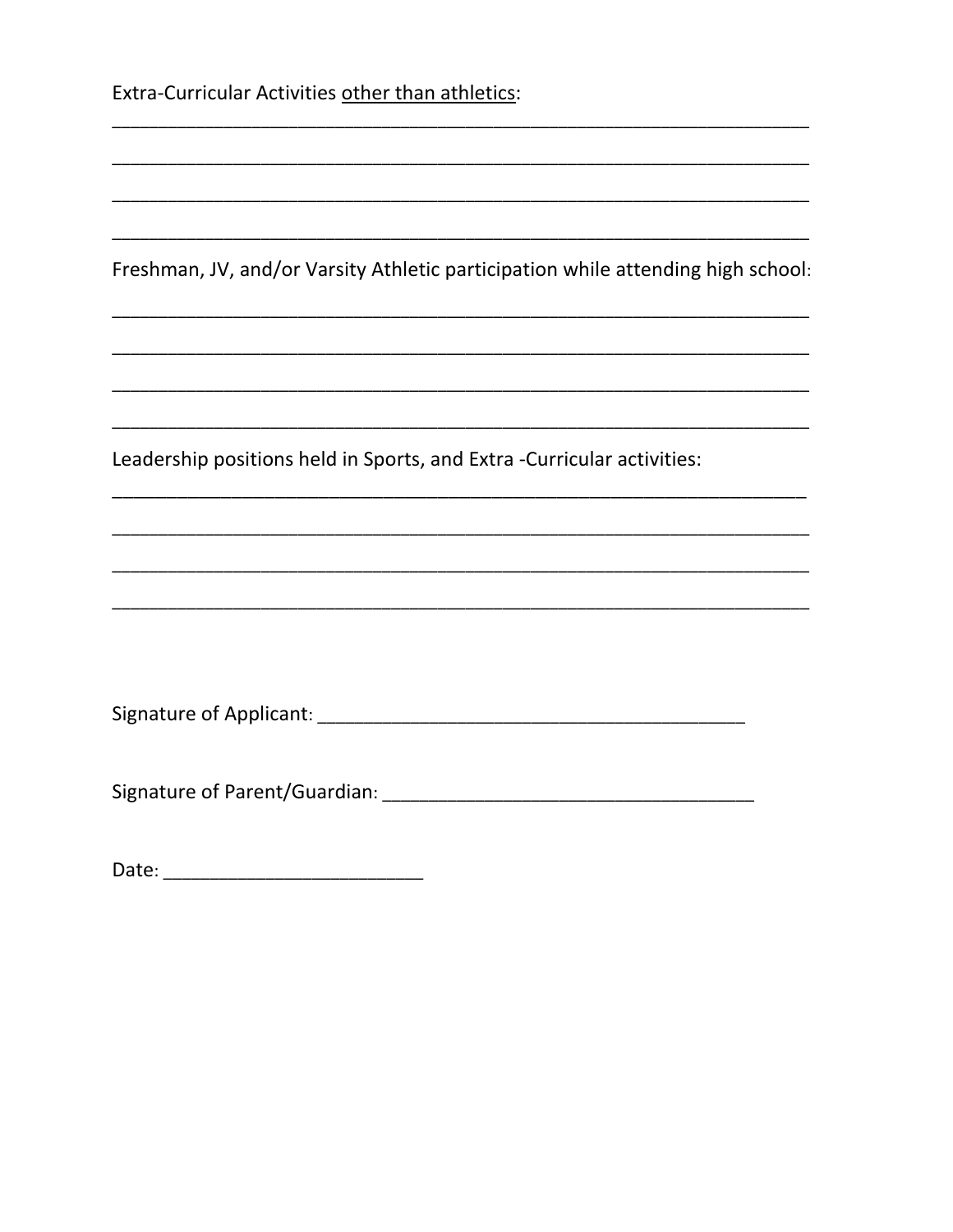### **INCLUDE WITH THIS APPLICATION, THE FOLLOWING ITEMS:**

#### 1. Completed Application

2. Completed "Coach's Recommendation Form" in sealed envelope with coach's signature on the outside.

3. Copy of "Letter of Intent/Congratulations" from the College/University you plan to attend

4. A one page, double spaced, 12‐point font, typed essay entitled:

"*How I have made a positive impact on my team*" (All applicants must use this title)

5. Copy of your high school transcript (Guidance office will provide this when you return your application)

**Return all application materials to the PHS Guidance Office by Friday, March 18th**

Scholarship winners will be notified in April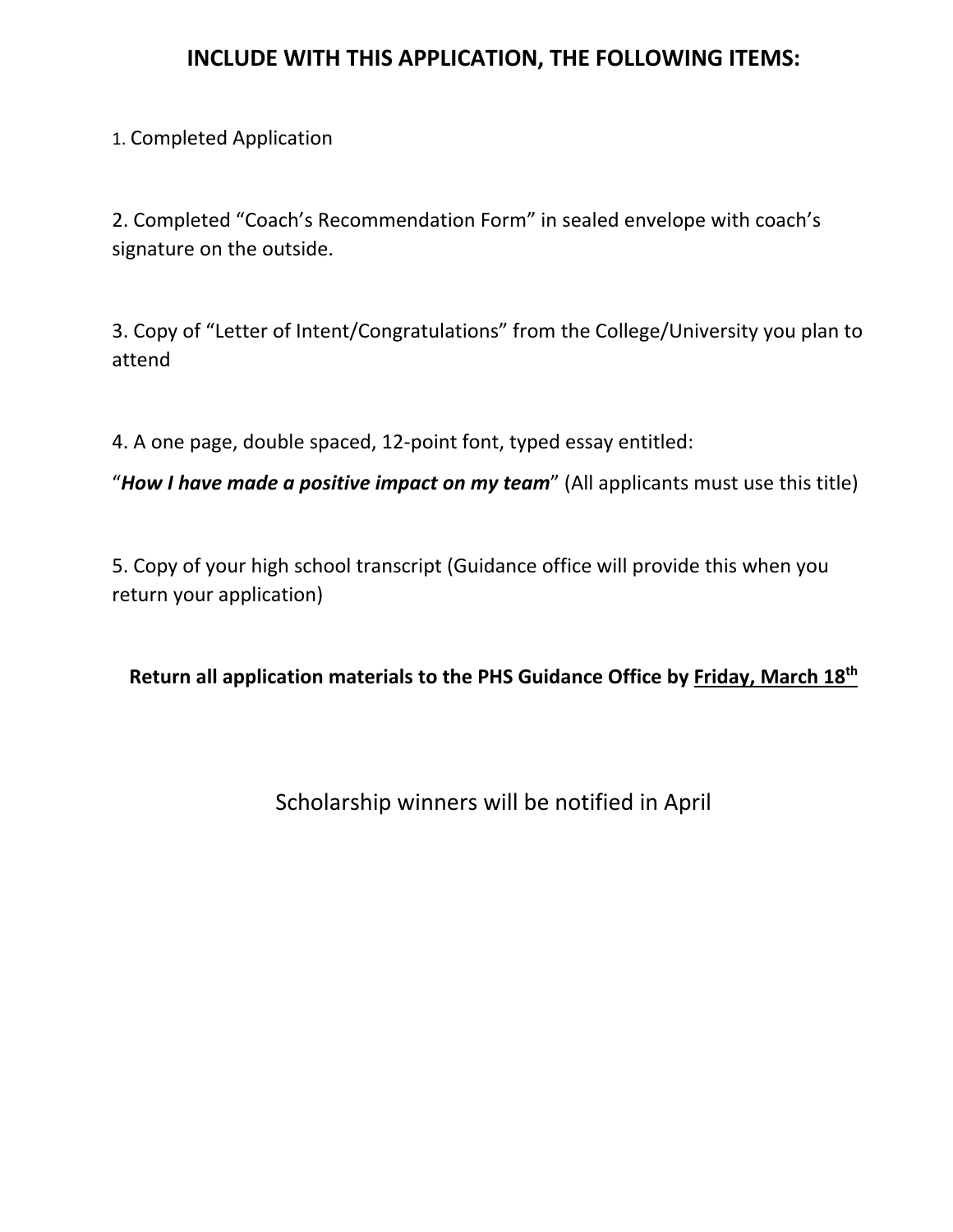## **Coach's Recommendation Form**

| <b>COACH'S NAME</b> |  |
|---------------------|--|
| <b>SPORT</b>        |  |
| ATHLETE'S NAME:     |  |

The above referenced athlete is applying to receive a one-time \$1,000.00 scholarship from The Perrysburg Athletic Boosters Club. To provide a recommendation for this student, please take a moment to complete the following form, place it in a sealed envelope with your signature across the seal, and return it to either the student or to the Guidance Office.

When completing this form, please keep in mind that the goal of The Perrysburg Athletic Booster Club in awarding this scholarship is to provide an opportunity for a Perrysburg High School athlete who will not receive financial assistance based solely on athletic performance, but yet has made significant contributions to the team in other ways.

(Please Circle selection)

|                                                            | $18800$ $-10100$ $-1000$ |             |         |   |                |  |
|------------------------------------------------------------|--------------------------|-------------|---------|---|----------------|--|
|                                                            |                          |             |         |   | AGREE DISAGREE |  |
| The athlete performs up to the best of his or her ability. | 5 <sub>1</sub>           |             | 4 3 2 1 |   |                |  |
| The athlete sets a good example for teammates.             | 5                        | 4 3 2 1     |         |   |                |  |
| The athlete exhibits good sportsmanship.                   | 5 <sup>1</sup>           | 4 3 2 1     |         |   |                |  |
| The athlete is a "team player."                            |                          | $5$ 4 3 2 1 |         |   |                |  |
| The athlete is willing to work hard to become better.      | 5 <sup>1</sup>           | $4$ 3 2 1   |         |   |                |  |
| The athlete is a worthy candidate for this scholarship.    | 5                        | 4           | 3       | 2 | $\mathbf{1}$   |  |